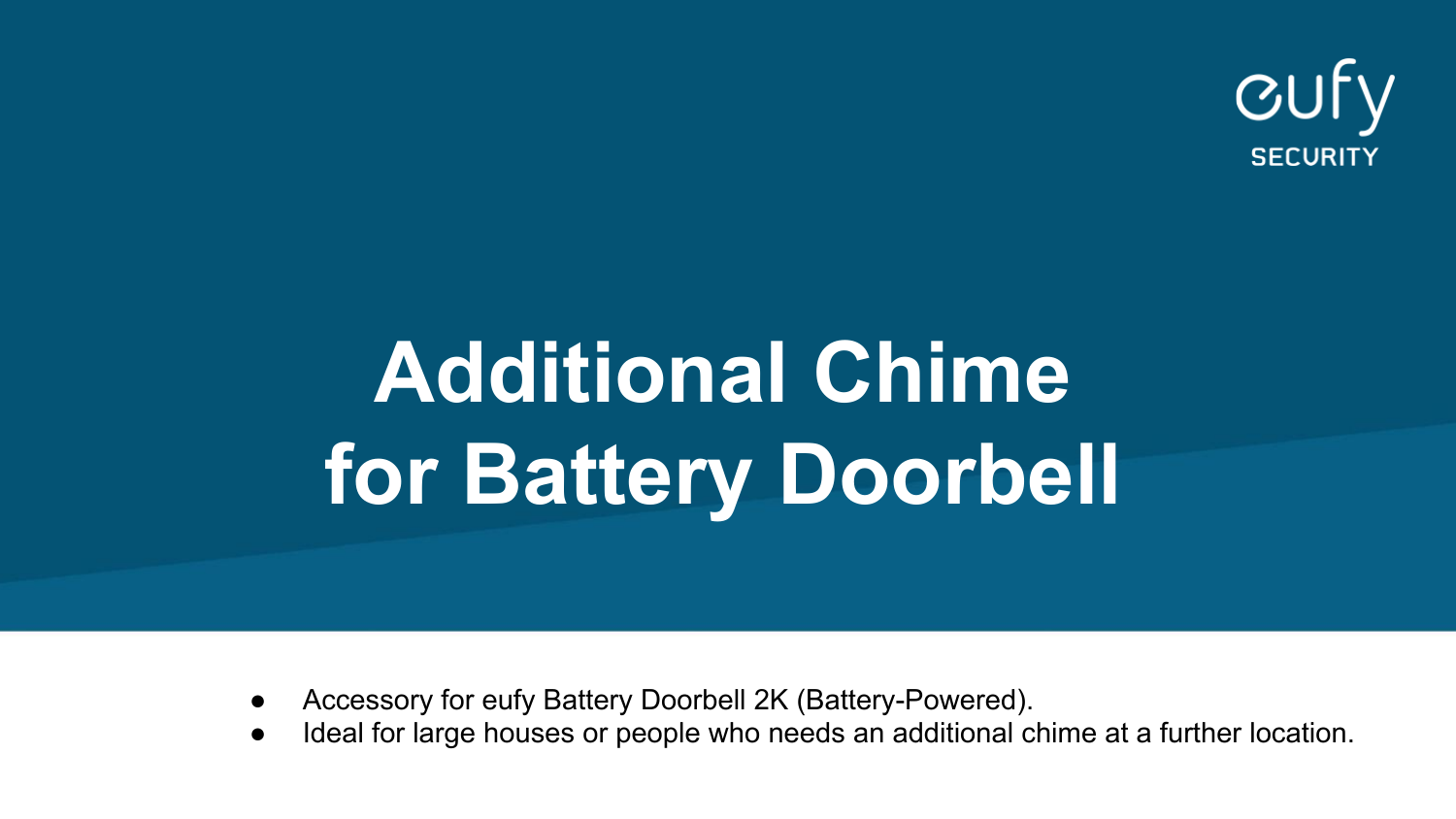## **Product Intro**



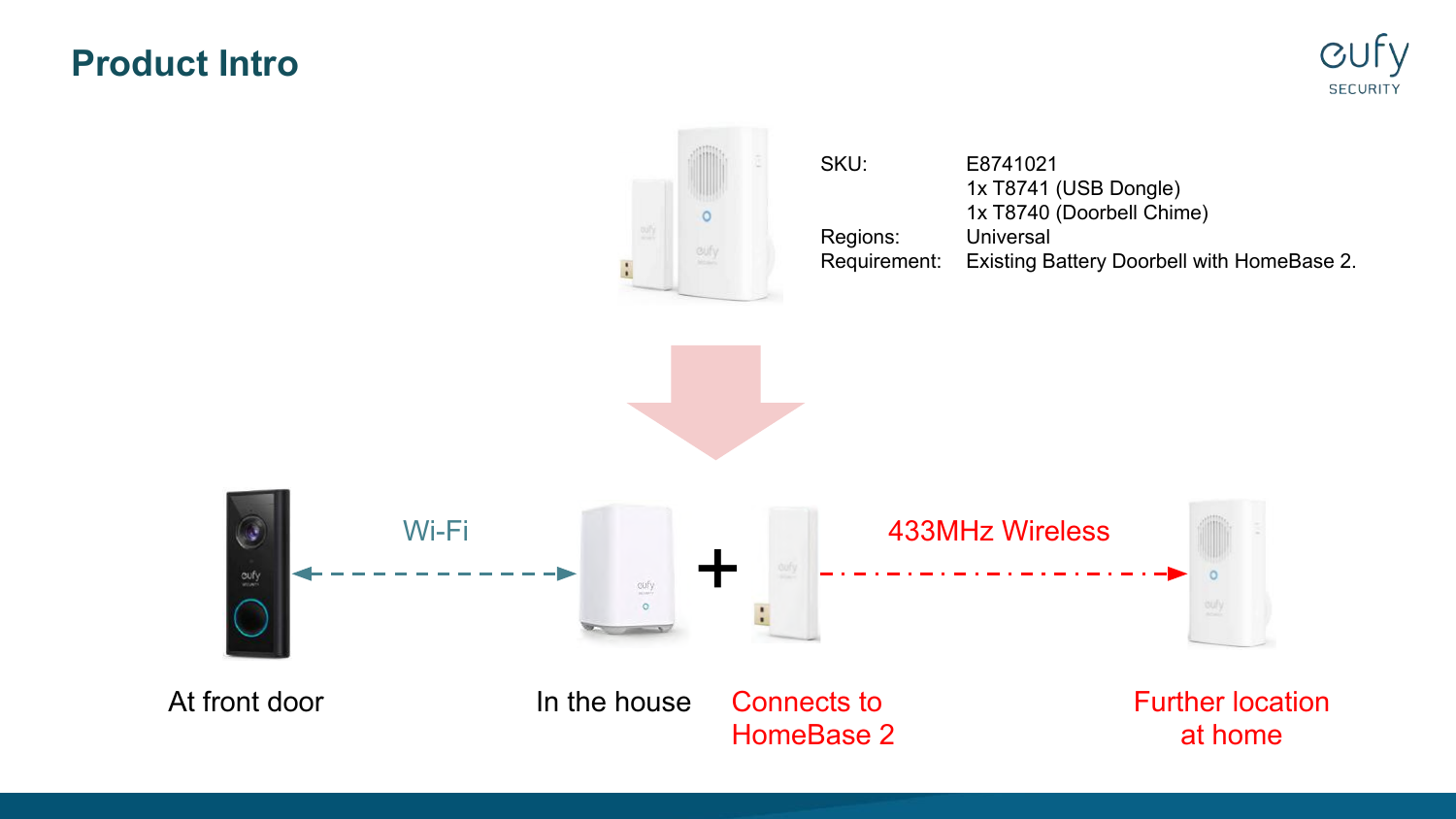## **App Setup - Under Battery Doorbell Settings**